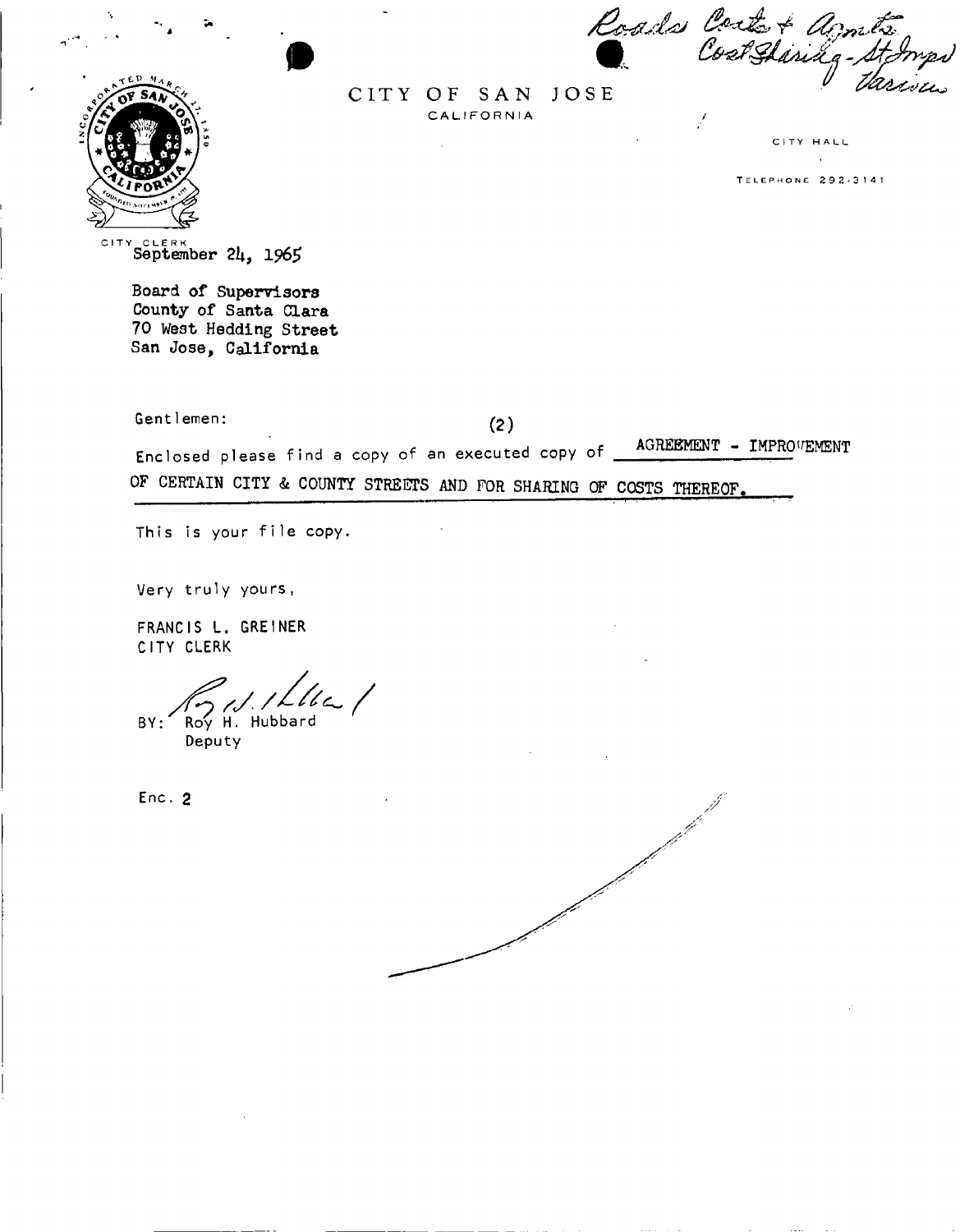RECEIVED<br>BOARE OF LIFERVISORS SEP 27 11 30 AM '65 COUNTY OF

SANTA CLARA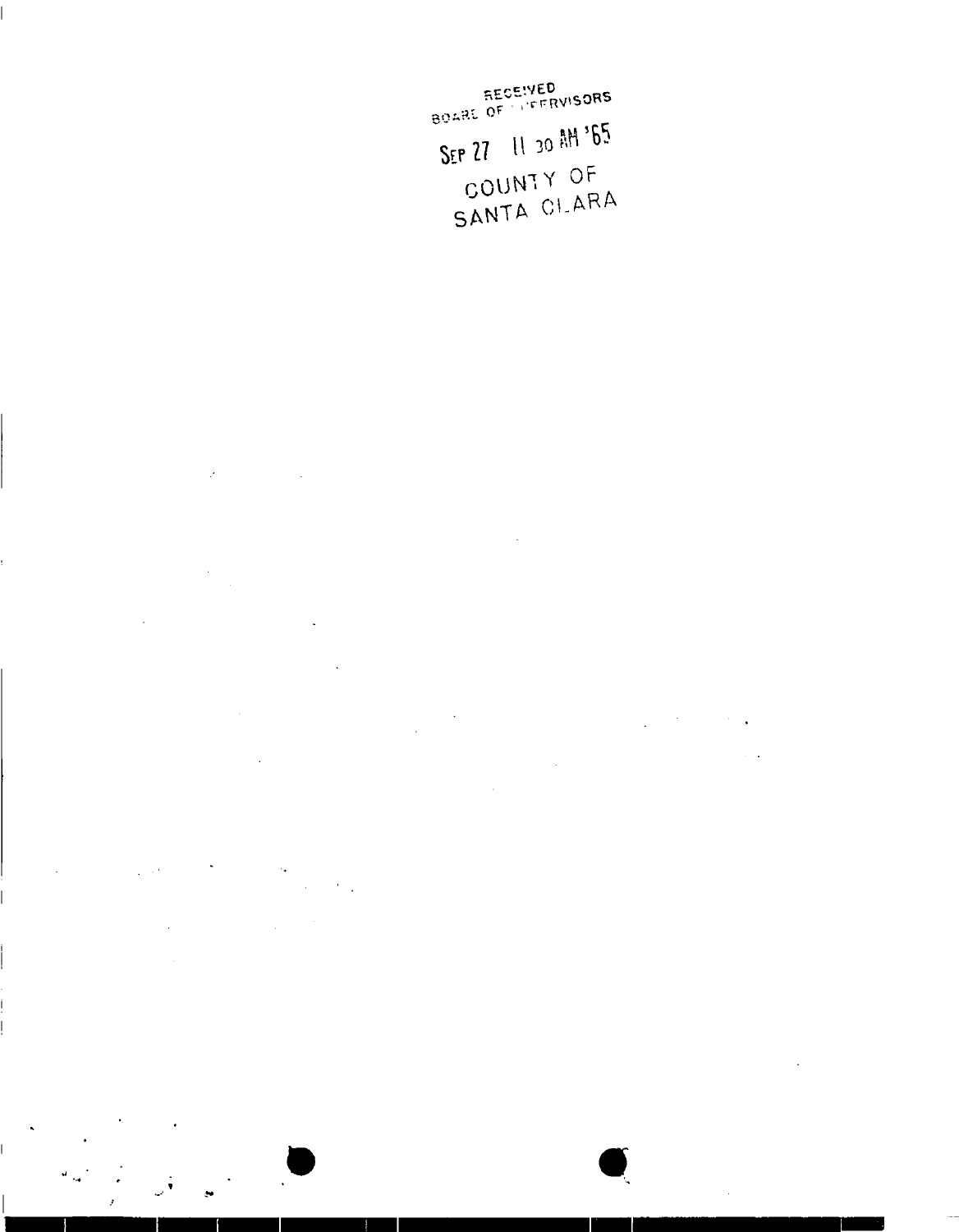AGREEMENT BETWEEN THE CITY OF SAN JOSE AND THE COUNTY OF SANTA CLARA FOR THE IMPROVE-MENT OF CERTAIN CITY AND COUNTY STREETS AND FOR THE SHARING OF COSTS THEREOF

Our 12867

THE FOLLOWING is an agreement between the County of Santa Clara, a political subdivision of the State of California, hereinafter called "County", and the City of San Jose, a municipal corporation of the State of California, hereinafter called "City";

WHEREAS, City and County wish to improve the following streets, portions of which are in the City and portions of which are in the unincorporated area of the County, namely:

> White Road between Story Road and Markingdon Drive.

Quimby Road between Tully Road and White Road.

Cottle Road between the IBM property line and south end of Cottle Road.

Hamilton Avenue between Meridian Avenue and Keesling Avenue.

Payne Avenue between Winchester Boulevard and Saratoga Avenue.

Race Street between Fruitdale Avenue and Park Avenue.

Williams Road between Winchester Boulevard and Saratoga Avenue.

Toyon Avenue between McKee Road and Penitencia Creek Road.

(herein for convenience referred to as "said project") by surfacing portions of said streets and resurfacing other portions of said streets and constructing necessary appurtenances to the *t*  foregoing improvements; and

WHEREAS, approximately 57 per cent of the cost of said project will be expended within the limits of City, and City and County wish to provide for the payment of their respective shares of the costs of constructing said project;

Orig. & 2 copies to Public Works

t'opy each Bo Munber HWC + 11 CC - CC - 25

்

*&* 

<u>1 \_ Date</u>\_\_**AUG** 16 1985<br>APPROVED RE: CE CC PC DPW FLO NOI \_\_\_\_\_\_\_ ABSTAINS : \_\_\_\_\_\_\_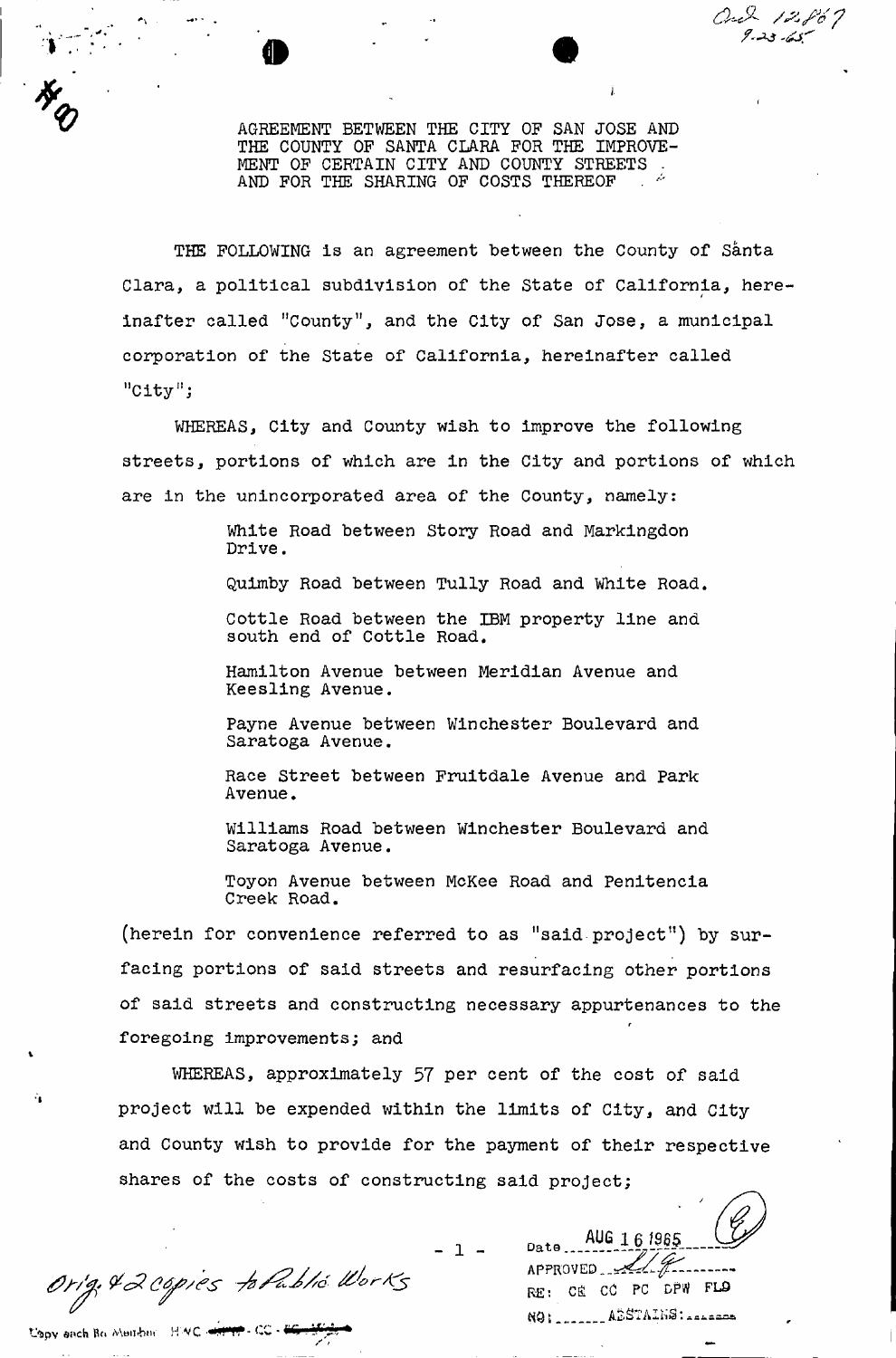NOW, THEREFORE, in consideration of their mutual promises, covenants and agreements herein contained, the parties hereto do hereby agree as follows:

1. County shall prepare plans and specifications for the construction of said project and shall submit said plans and specifications to City for approval.

2. Construction, Inspection and Insurance. Upon approval of said plans and specifications by City, County shall advertise for bids for the construction of said project, award contracts therefor, and supervise the construction thereof to completion. County agrees to require any contractor engaged to construct said project to take out and maintain in full force and effect during the construction of said project until acceptance of said project by the County, public liability and property damage insurance in form and limits of liability acceptable to City, insuring City, its officers and employees from and against loss, cost or expense arising out of or in any way connected with the construction of said project.

3. Payment.

(a) Within thirty (30) days after (1) approval by City of said plans and specifications and (2) approval by the State of California of the budget including said project as required by the Streets and Highways Code of the State of California, City shall pay to County the sum of \$118,00000, which is the total amount presently estimated by County's Engineer to be  $57\%$ of the construction cost of said project.

(b) As used in this agreement, the term "construction cost" of said project shall mean the sum total of all the costs incurred and expenditures made by County, including but not limited to engineering costs and expenses, costs and expenses of preparation of plans and specifications, costs and expenses for inspection, publication, advertising and printing, cost of

 $-2-$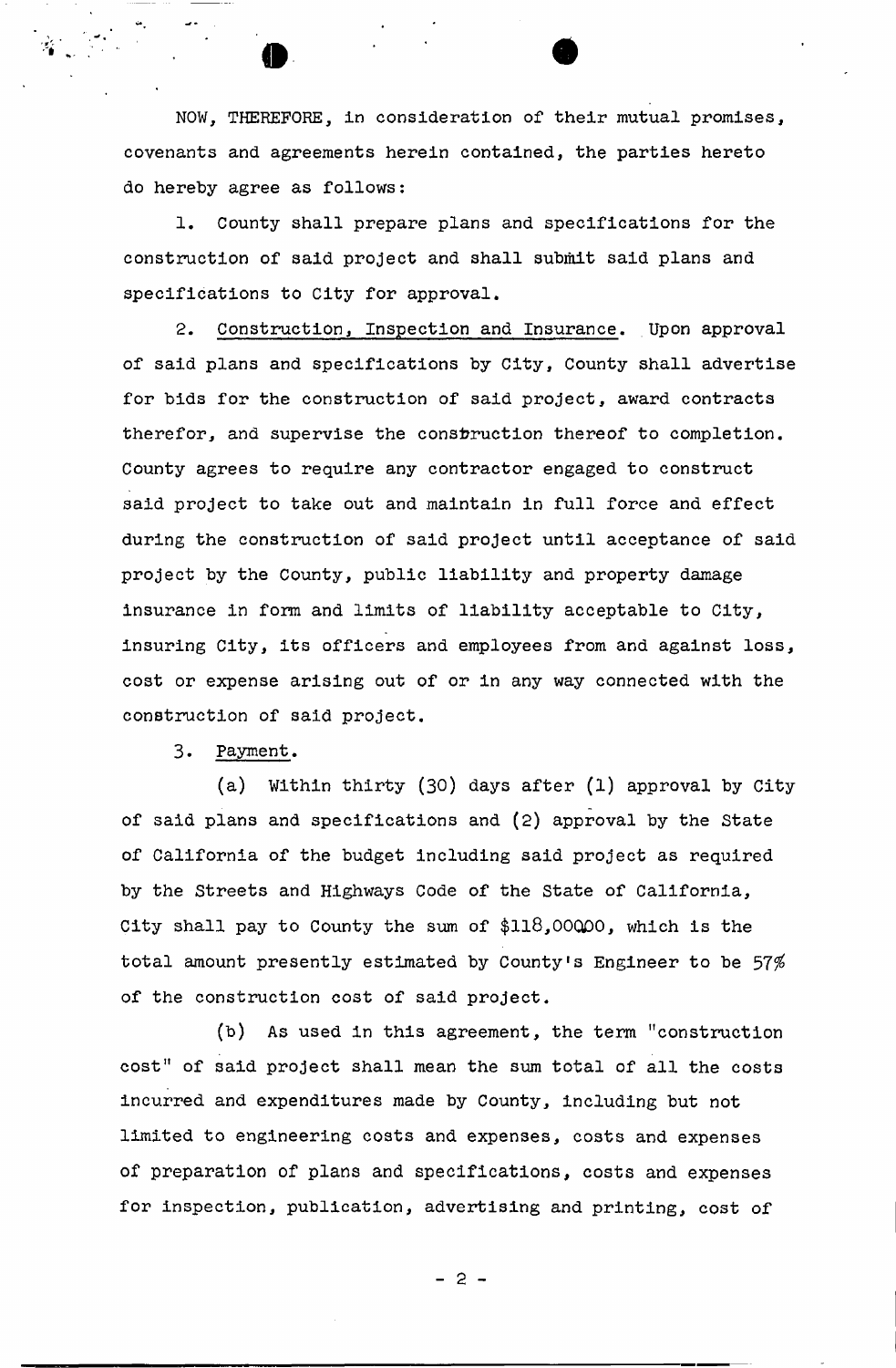the construction contracts awarded by County for the construction of said project, cost of extra work authorized by County, and cost of all materials not included in the contract price of said construction contract.

(c) Upon completion of said project, County shall pay the cost of the construction contracts awarded by County for the construction of said project and cost of extra work authorized by County and shall thereafter prepare and furnish to City a final accounting of said construction cost. Said accounting shall show the final construction cost for said project in its entirety.

(d) In the event said accounting shows that  $57$  per cent of the final construction cost is less than the sum advanced by City to County under Paragraph 3a hereof, County shall refund to City the difference between the sum of \$118,000.00 and 57 per cent of the final construction cost. In the event said accounting shows that 57 per cent of the final construction cost is more than the sum advanced by City to County under Paragraph 3a hereof, City shall pay to County the difference between the sum of \$118,000.00 and 57 per cent of the final construction cost within 30 days after approval of said accounting.

4. Annexation. Notwithstanding the provisions-of Paragraph 3 above, in the event of annexation by City of any of the area of said project before approval of the plans and specifications by City, City's share of the cost of construction shall be 57 per cent of said cost, plus the percentage the part annexed bears to the total area of said project. For purpose of computing City's share of said cost, the following formula shall be used:

> Area of Road Project Annexed . 100 Total Area of Road Project X 100 = per cent of area annexed

57 per cent plus per cent of area annexed times cost of construction =  $City's$  share of cost of construction.

Termination. It is the intent of the County to award  $\overline{\phantom{a}}$  . It is the intention. It is the intention. It is the intention. It is the intention of the  $\overline{\phantom{a}}$ contracts for construction for said work covered herein on or

 $-3 -$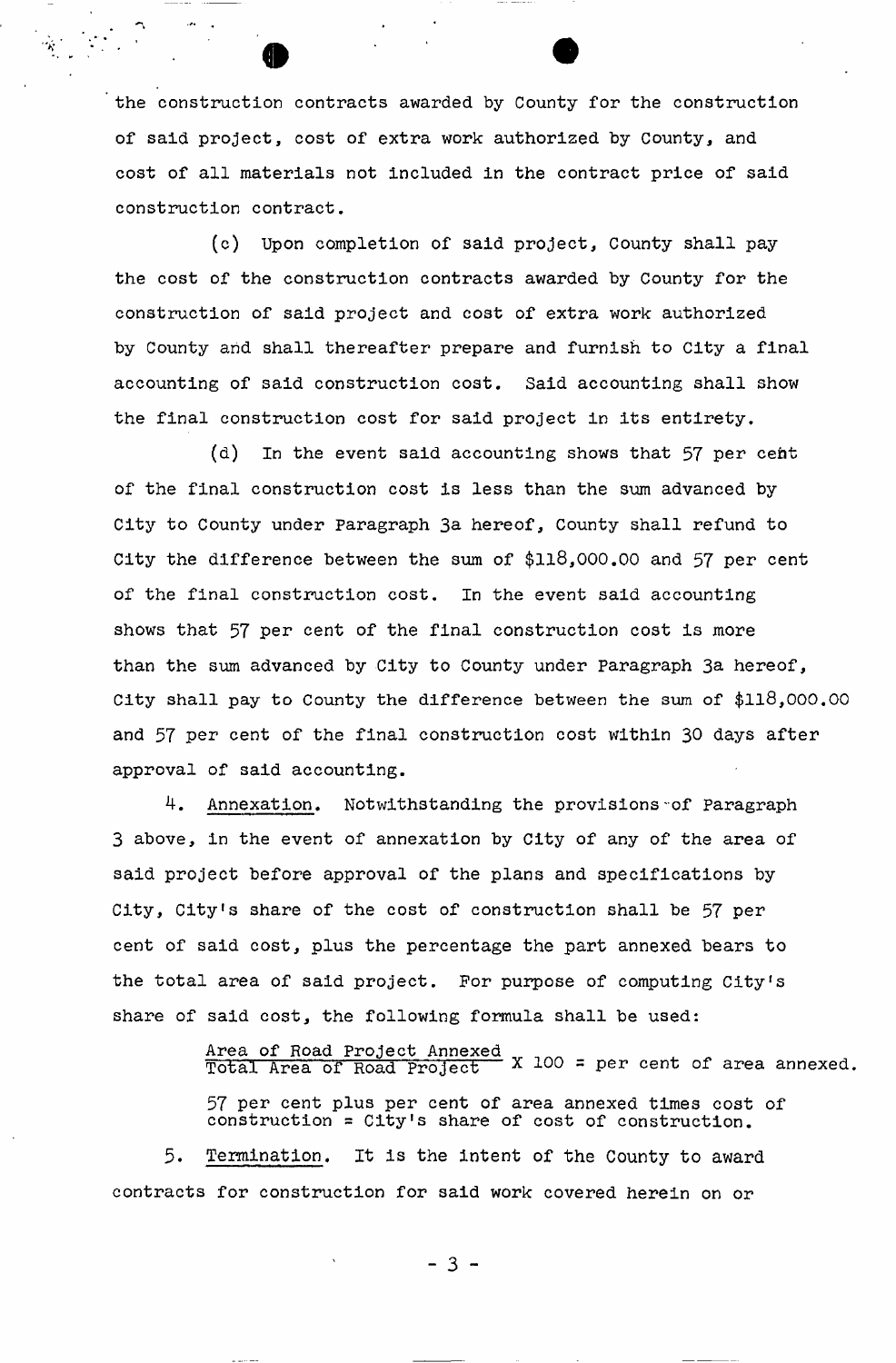before June 30, 1966. As to any construction work herein for which a contract has not been awarded on or before June 30, 1966, this agreement as to such work shall immediately terminate and be of no further force or effect. The County, in such event, agrees to return to City its proportionate share of contribution to such construction work for which no contract was awarded on or before June 30, 1966. As to construction contracts awarded on or before June 30, 1966, this agreement shall remain in full force and effect.

IN WITNESS WHEREOF, County has caused this agreement to be executed this \_\_\_\_\_\_\_\_\_ day of **AUG** 161985 , 1965, and City has caused this agreement to be executed this 23 day of September , 1965.

COUNTY OF SANTA CLARA

 $\mathrm{By}_{\underline{\bullet}}$ Board of Supervisors

"COUNTY"

ATTEST: JEAN PULLAN, Clerk Board of Supervisors

APPROVED AS TO FORM SPENCER M. WILLIAMS, County Counsel

*Merane Schompsur*<br>Deputy County Coun Deputy C>6unty'Counsel

CITY OF SAN JOSE, a municipal corporation

By And by

ATTEST

City Clerk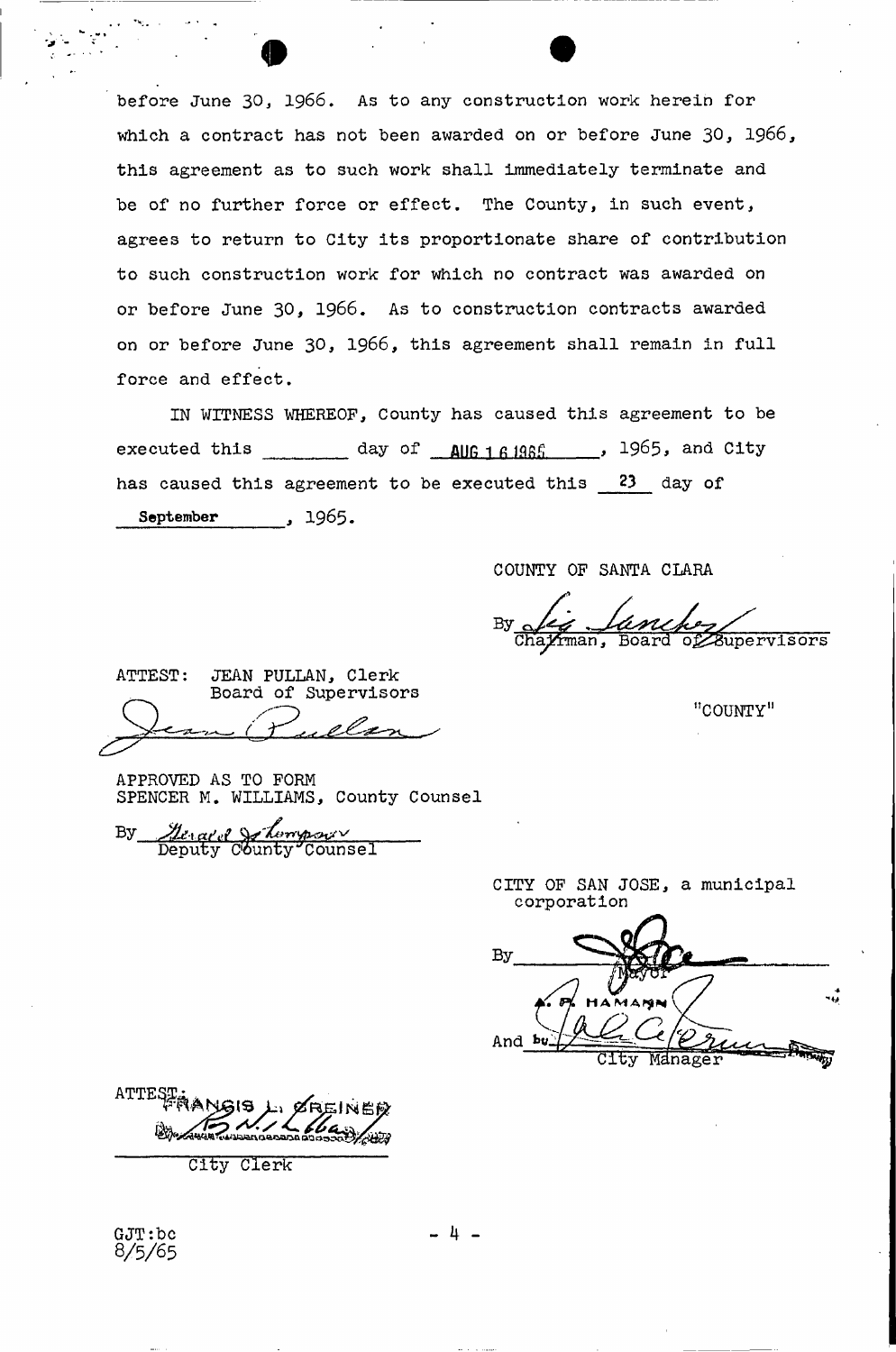**August 16, 1965** 

Mr. Francis L. Greiner, Clork City of San Jose First and Mission Streets Son Jose, California

Subject: Agreement with City of San Jose<br>for Therovement of Certain City

 $\bullet$   $\bullet$ 

Improvement of Certain City and County Streets, and Sharing of costs (Whit© Road, Quimby Road, Cottlo Road, Hamilton Ave., Payne Avenue, Race Street, Williams Road, Toyon Avenue)

Dear Mr. Greiner:

Enclosed you will find an original and **3** copies of an agreement between the County of Santa Clara and the party (ies) named above. The Board of Supervisors at its regularly scheduled meeting on August **16, 19S5**authorized its Chairman to execute this agreement on behalf of the County.

After execution of all copies, we would appreciate your returning 2 copy (ies) to this office.

Very truly yours,

BOARD OF SUPERVISORS

Mrs. Jean Pullan Clerk of the Board

JP:DMR: **jC**  Encls.

No. 1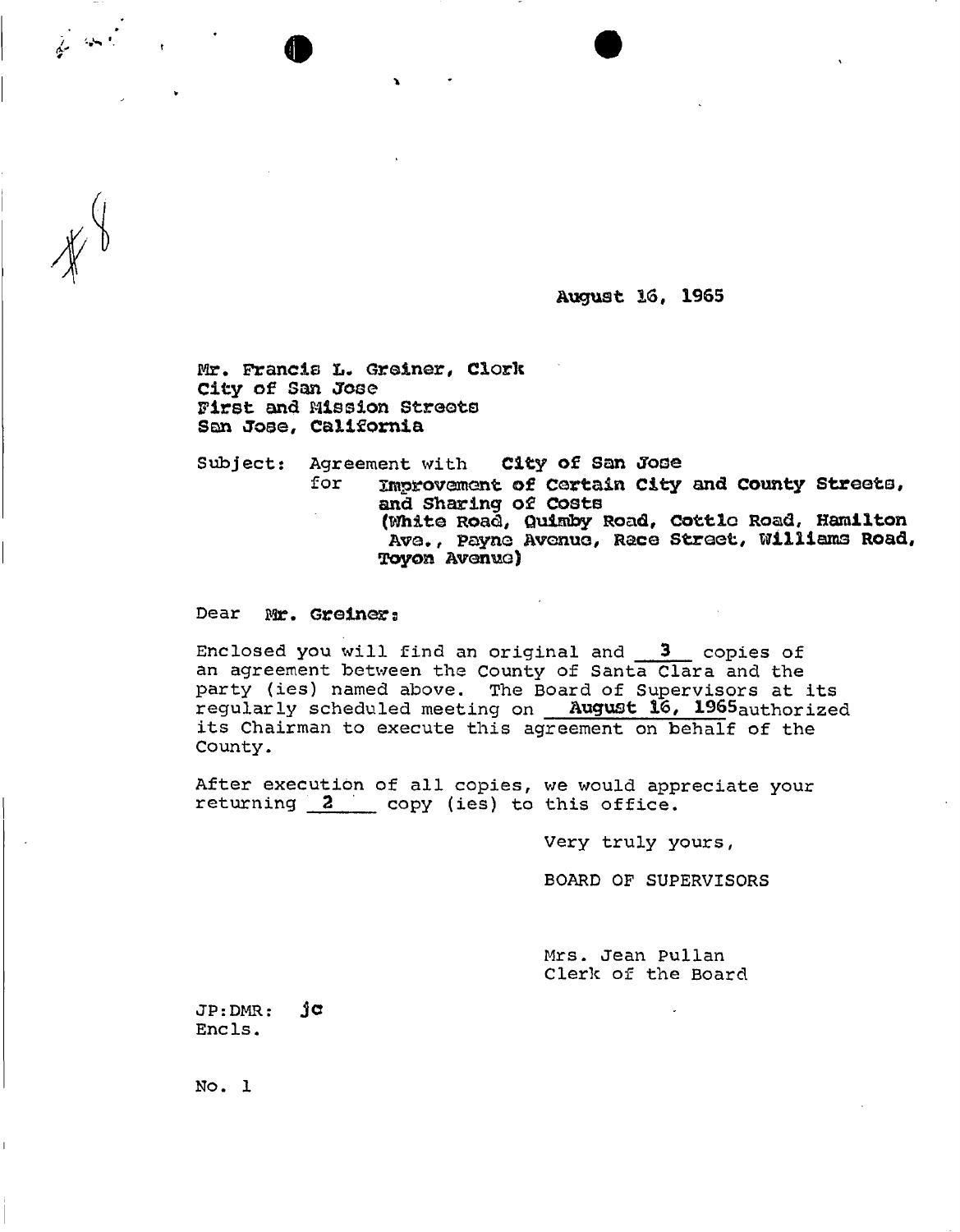|      | S.D. All<br>county of santa clara                                                 |
|------|-----------------------------------------------------------------------------------|
|      | TRANSMITTAL MEMORANDUM<br>٥<br>DEPARTMENT OF PUBLIC WORKS<br>DATE: August 6, 1965 |
| FOR: | BOARD OF SUPERVISORS AGENDA OF<br>19 65<br>August 16                              |

FROM: STEFFANI, Public Works, Design

TITLE: Cooperative Agreement with the City of San Jose providing for the resurfacing of streets listed below.

#### DESCRIPTION:

Agreement covers the resurfacing of:

White Road between Story Road and Markingdon Dr. Quimby Road between Tully Road and White Road Cottle Road between the IBM property line & So. end of Cottle Rd. Hamilton Ave., between Meridian Ave and Keesling Ave. Payne Avenue btw. Winchester Blve & Saratoga Ave. Race Street btw, Fruitdale Ave. and Park Ave. Williams Road btw. Winchester Blvd. & Saratoga Ave. Toyon Ave. btw. McKee Rd. & Penitencia Creek Road.

The agreement submitted herewith is a modified version of the agreement submitted on July 26, 1965. The Board of Supervisors, after review of the agreement,previously submitted, requested that it be revised. The revisions conform with that request.

Approval is recommended in order that resurfacing may proceed to completion before the advent of cold weather.

|               | ---- --<br>_________ | ____ | .                          |
|---------------|----------------------|------|----------------------------|
|               |                      |      | $\mathcal{L}(\mathcal{L})$ |
| <b>ECS:ee</b> |                      |      |                            |

| AGENDA DATA  |  |
|--------------|--|
| DATE:        |  |
| ITEM NO:     |  |
| BOARD ACTION |  |
|              |  |
|              |  |

auves T.

APPROVED:

 $755$ 

JAMES T. POTT, COUNTY ENGINEER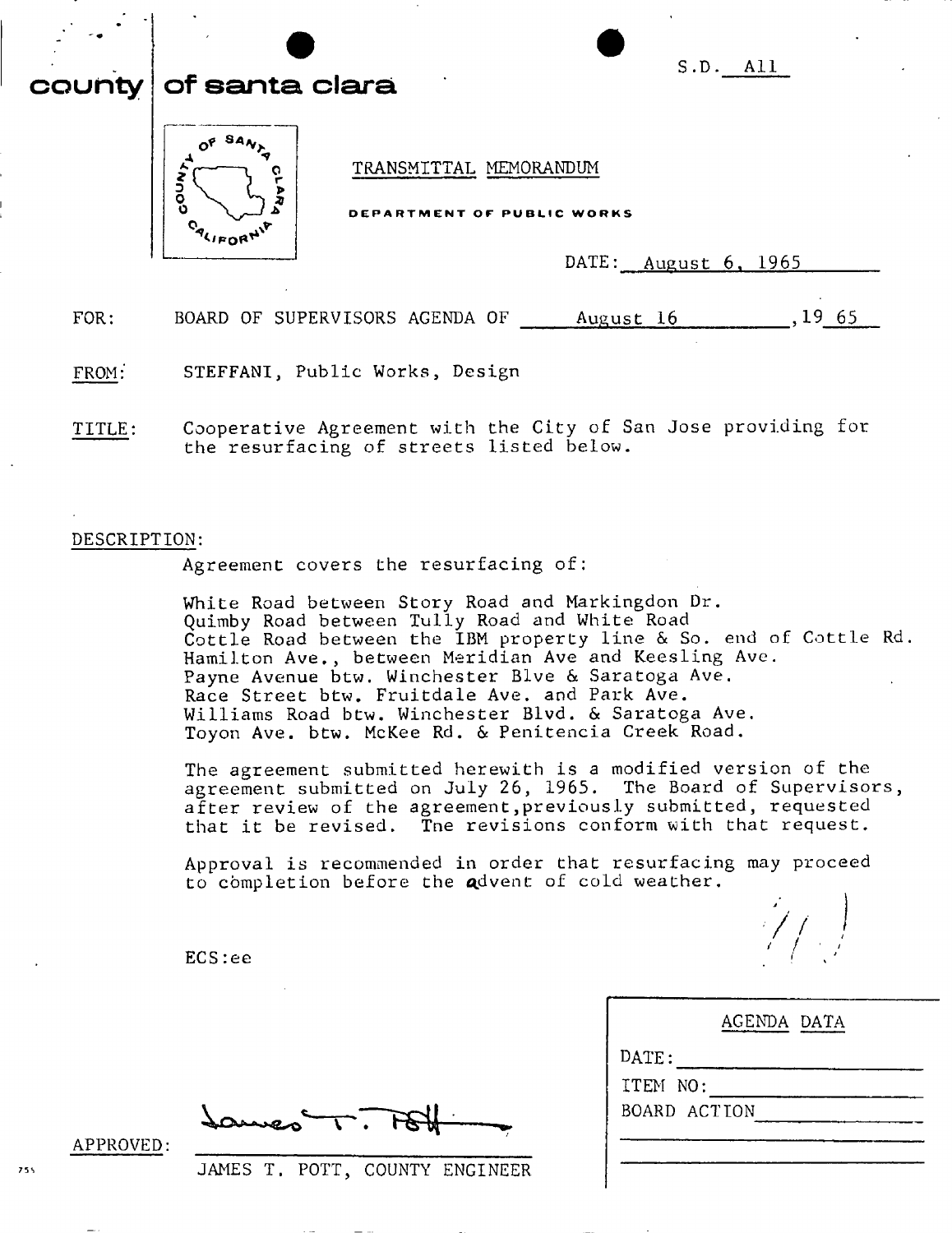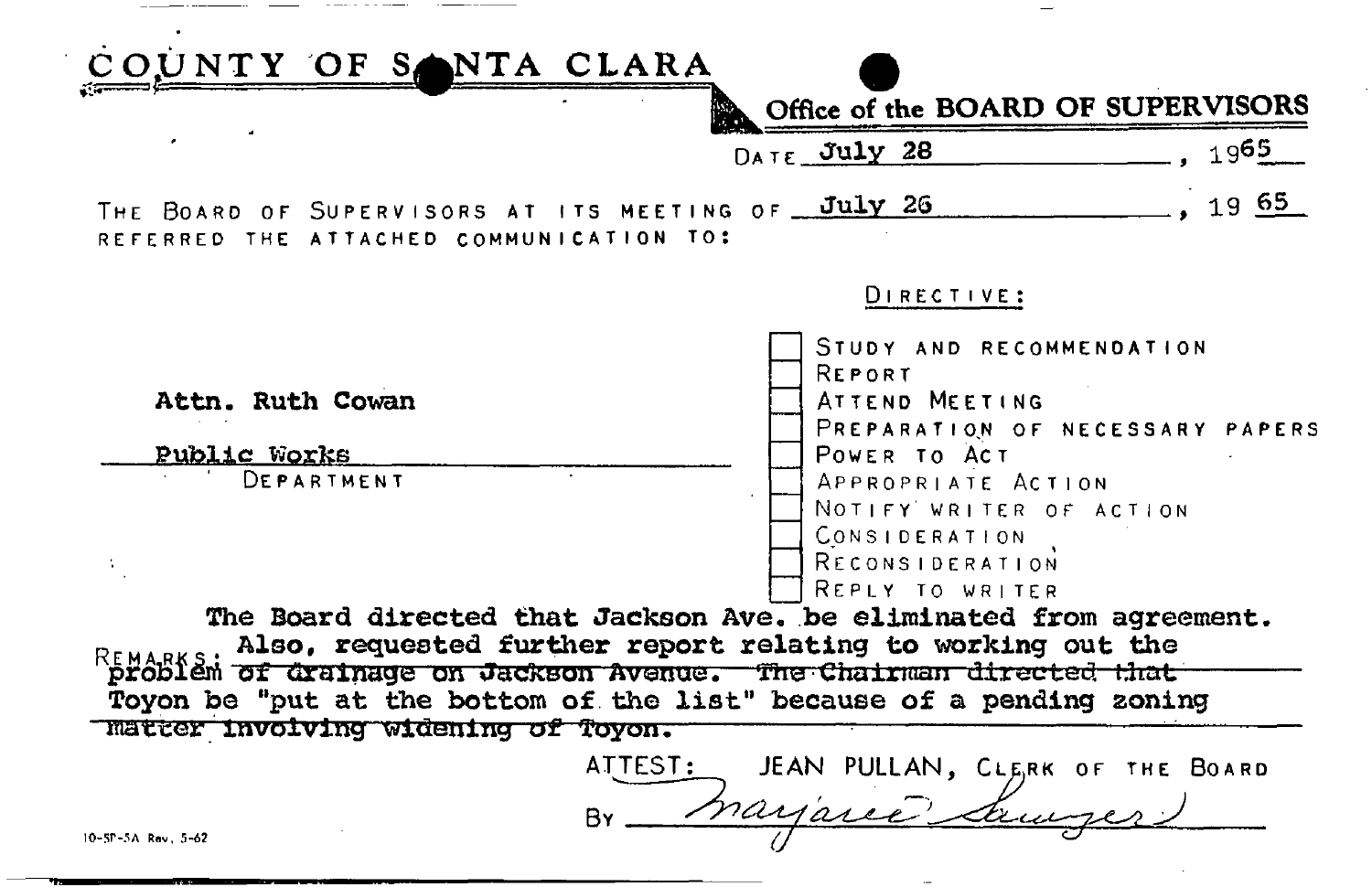

**Please review the attached agreement and agendize together with your recommendation.** 

**Thanks** 

**JP** 

Please return agent.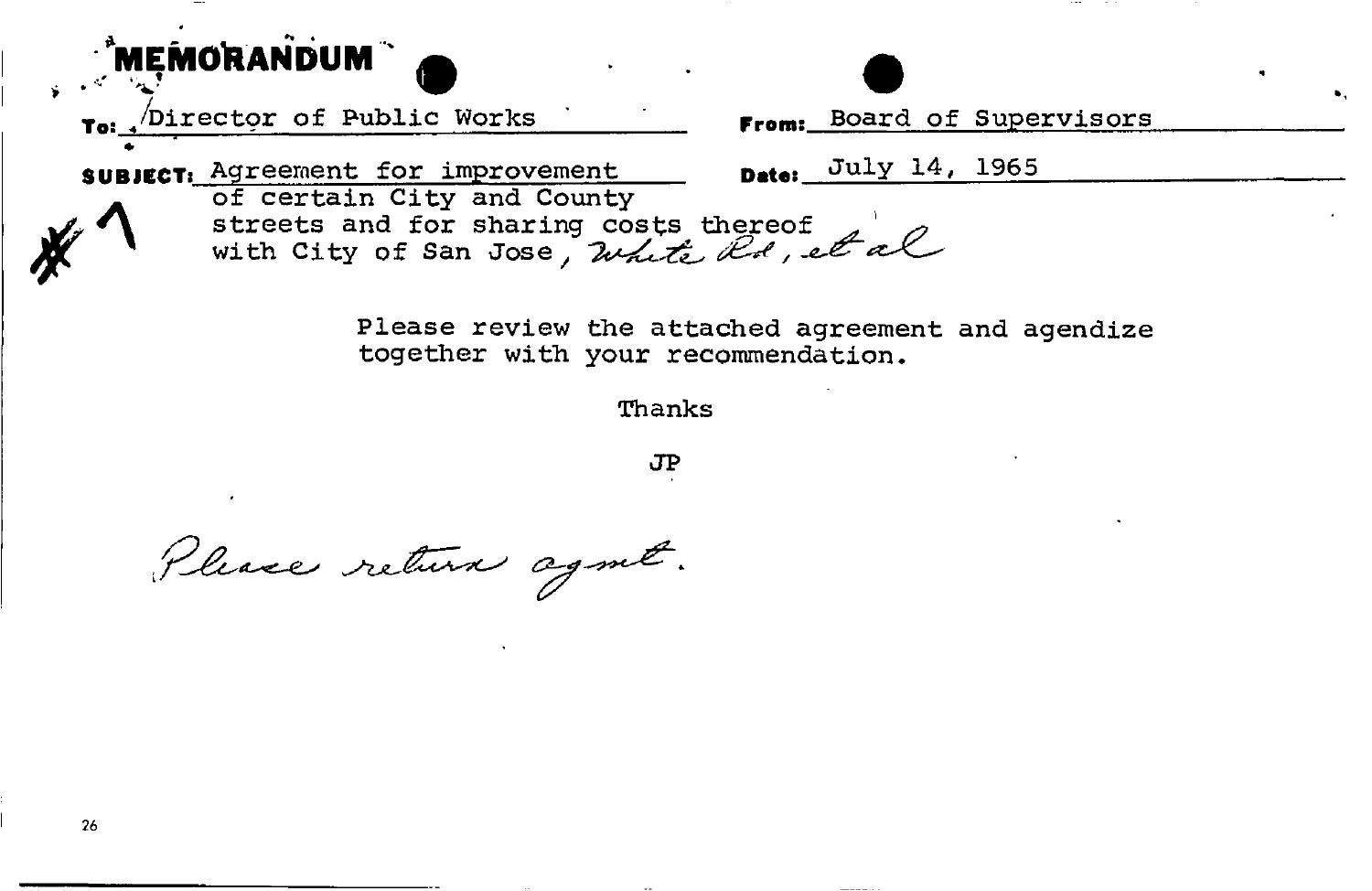# RECTIVED<br>DEPT. OF PLANE WORKT

**Contract Contract State** 

### $JUL$   $I$   $6$   $I$ ba5

## **COUNTY ENGINEER**

 $\Lambda$ 

e4

 $\sim$ 

 $\mathcal{L}^{\mathcal{L}}(\mathcal{L}^{\mathcal{L}})$  and  $\mathcal{L}^{\mathcal{L}}(\mathcal{L}^{\mathcal{L}})$  . The contribution of  $\mathcal{L}^{\mathcal{L}}$  $\mathcal{L}^{\text{max}}_{\text{max}}$  and  $\mathcal{L}^{\text{max}}_{\text{max}}$ 

 $\ddot{\phantom{a}}$  $\ddot{\phantom{0}}$ 

 $\mathcal{A} = \mathcal{A} \mathcal{A}$ 

٠,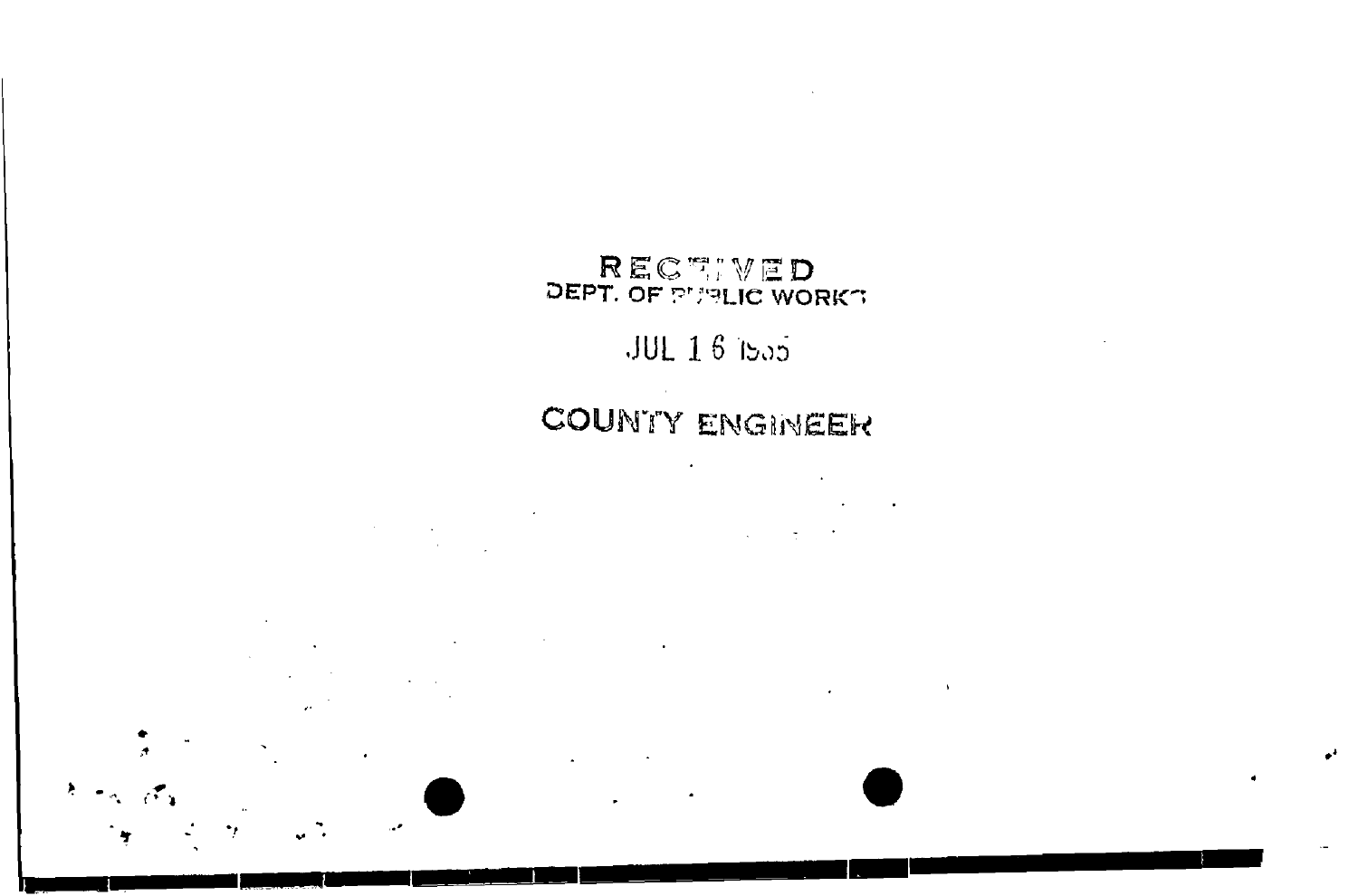AGREEMENT BETWEEN THE CITY OF SAN JOSE AND THE COUNTY OF SANTA CLARA FOR THE IMPROVE-MENT OF CERTAIN CITY AND COUNTY STREETS AND FOR THE SHARING OF COSTS THEREOF.

 $FPP$ : DCA: 1b-6c

 $\frac{1}{2}$ 

7/7/65 .

THE FOLLOWING is an agreement between the County of Santa Clam, a political subdivision of the Stoto of California, hereinafter called "County", and the City of San Jose, a municipal corporation of the State of California, hereinafter called "City":

WHEREAS, City and County with to improve the following otr©ots, portions of which are in the City and portions of which are in the unincorporated area of the County, namelys

> . White Road between Story Road and Mirkingdon Drive.

Toyon Avenue between HoKoe Road and Penitencia Crook &oad.

Jackson Avenue between County Corporation Xard and Alum Rock Ave.

Quimby Road betuoon Tully Road and White Road.

Cottle Road between the IIM property line and couth ©nd of Cottlo Road.

Hamilton Avonue between Meridian Avenue and Koooling Av©nua

/ Payne Avenuo between,Winchester Blvd. and Saratoga Avenue.

Raco Stroot botween Fruitdale Avenue and Park Avenuo.. /

l/illlaaa Roa^ betuoen uinchootor Boulevard and Saratoga Ay6nuo.

(herein for convenience referred to as "said project") by surfacing portions of said atgests and resurfacing other portions of said atgests and constructing MocGBBary appurtenances to the foregoing improvements;  $and$ 

WHEREAS, approximately  $53.8$  per cont of the cost of aaid project will be expended within the limits of  $c$ ity, and  $c$ ity and  $c$ ounty *t*  wish to provide for the payment of their respective shares of the costs of constructing said project;

 $\frac{1}{2}$  $\bullet$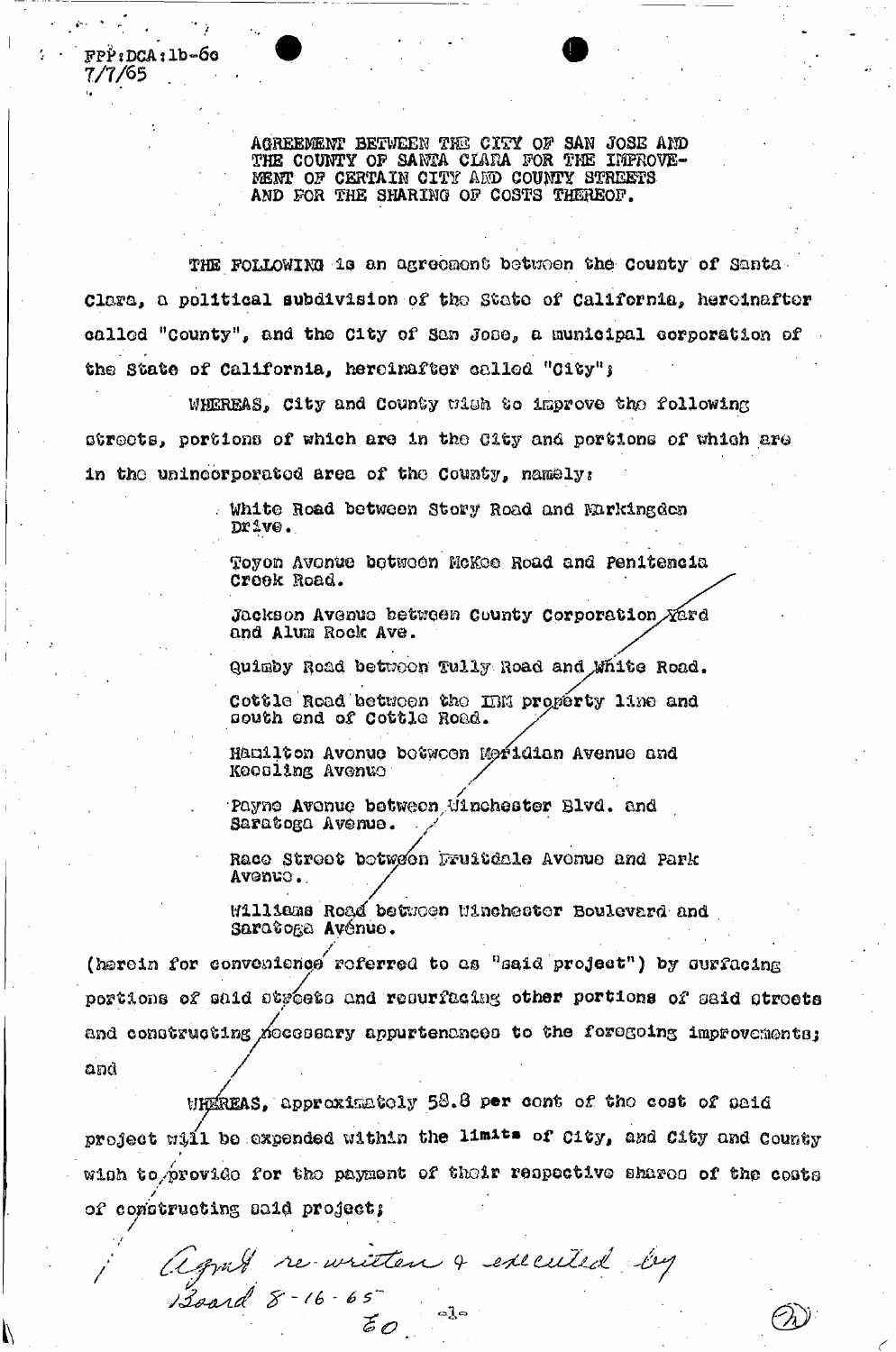\$0W, THEREFORE, in conGldemtion of their mutual promi**GQQ**, covenants and agrooments heroin contained, the parties hereto do hereby agroo as follows:

1, County ohall prepare plana and opocificationo for the construction of said project and shall submit said plans and specifications to City for approval.

2. Construction, inspection and insurance. Upon approval of oaid plans and specifications by City, County shall advertise for bids for the construction of said project, award contracts therefor, and supervise the construction thereof to completion. County agrees to require any contractor engaged to construct said project to take out and maintain in full force and effect during the construction of said project until acceptance of said project by the County, public liability and property damage insurance in foru and limits of liability acceptable to City, insuring City, its officers and employees from and against loss, cost or expense arising out of or in any way connected with the construction of said project.

3. Payment.

(a) Within thirty (30) days.after (1) approval by City of said plans and specifications and (2) approval by tho State of California of the budget including said project as required by the Streets and Highways Code of the State of California, City shall pay to County the sum of \$127,000.00, which is the total amount presently estimated by County's Engineer to be 58.8% of the construction cost of said project.

(b) Aq used in this agreement, the term "construction cost" of said project shall mean tho oua total of all the costs incur rod and expenditures raade by county, including but not limited to engineering costs and expenses, costs and expenses of preparation of piano and specifications, coots and expenses for inspection, publication,

ం2్లే⇔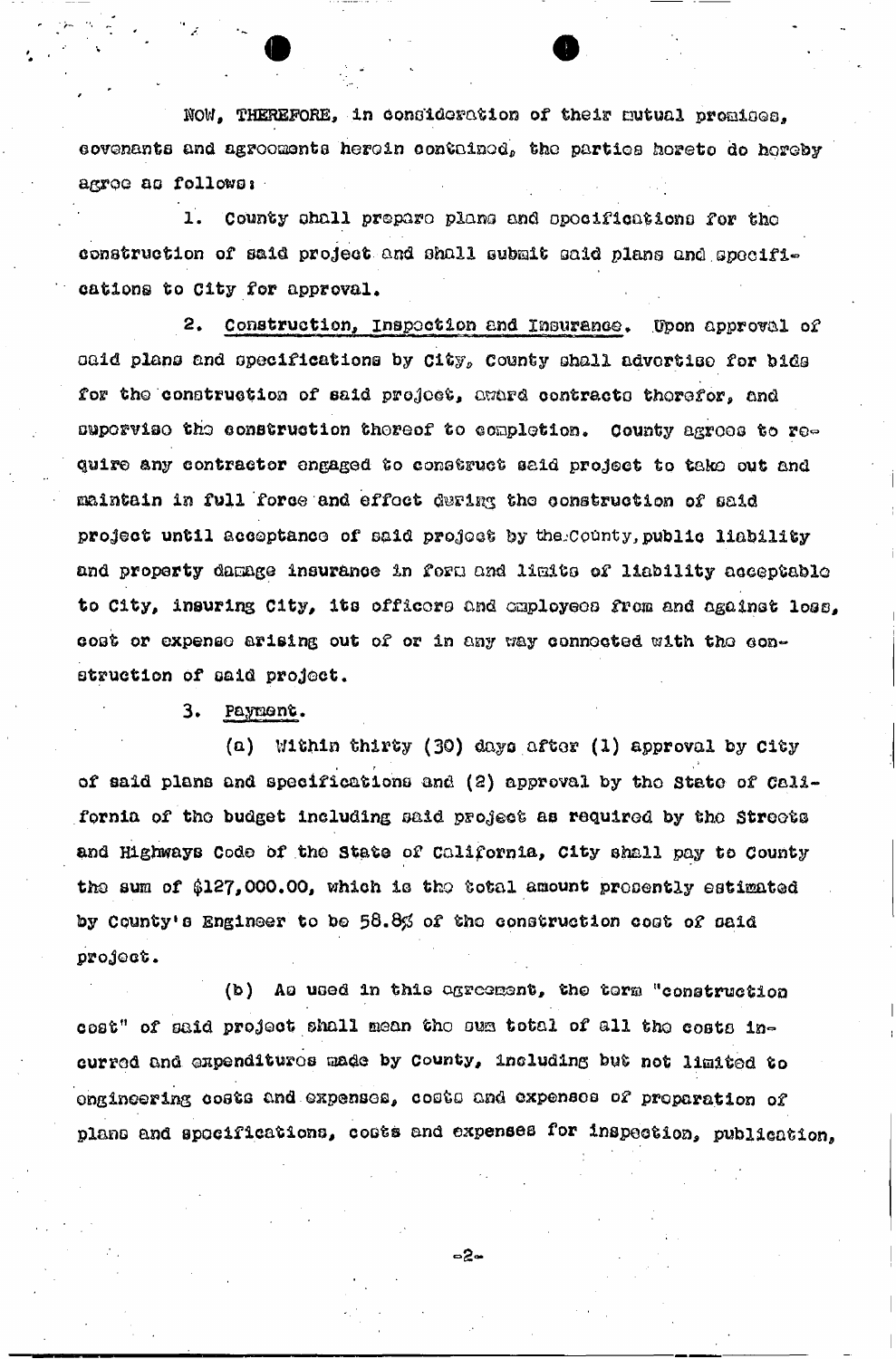advertising and printing, @ost of tho construction contracts awarded by County for the construction of said project, cost of extra work authorised by County, and cost of all materials not inoluded in the contract price of said construction contract.

(o) Upon completion of said project, County shall pay the cost of the construction contracts awarded by County for the construction of said project and coat of oxtra work authorized by County and shall thereafter prepare and furnish to City a final accounting of said construction cost. Said accounting shall show the final construction coot for caid project in its entirety.

 $(a)$  In the event gaid accounting shows that 58.85 per cent of the final construction cost is less than the sum advanced by City to County under paragraph 3aheroof, county shall refund to City tho difference between the sum of  $$127,000.00$  and  $$8.8$  por cent of the final construction cost. In the event said accounting shows that  $58.8$ per cent of the final construction cost is more than the sum advanced. by City to County under Paragraph 3a hereof, City shall pay to County tho difference between the sum of  $8127,000.00$  and  $58.8$  per cent of the final construction cost within 30 days after approval of said accounting.

4. Annexation. Notwithstanding the provisions of paragraph 3 above, in the event of annexation by city of any of the area of oaid project before approval of the plans and specifications by  $city$ ,  $city$  s share of tho coot of construction shall be 58.8 per cent of said coot, plus the percentage the part annexed boars to the total area of oaid project. For purpose of computing  $C10y'$ s share of said cost, the following formula shall be used:

> Arca of Road Project Annoxed x 100 = per cent of area annexed.<br>Total Arca of Noad Project x 100 = per cent of area annexed. 58.8 per cent plus por cant of area annexed times cost of construction a city's share of cost of construction.

> > -3−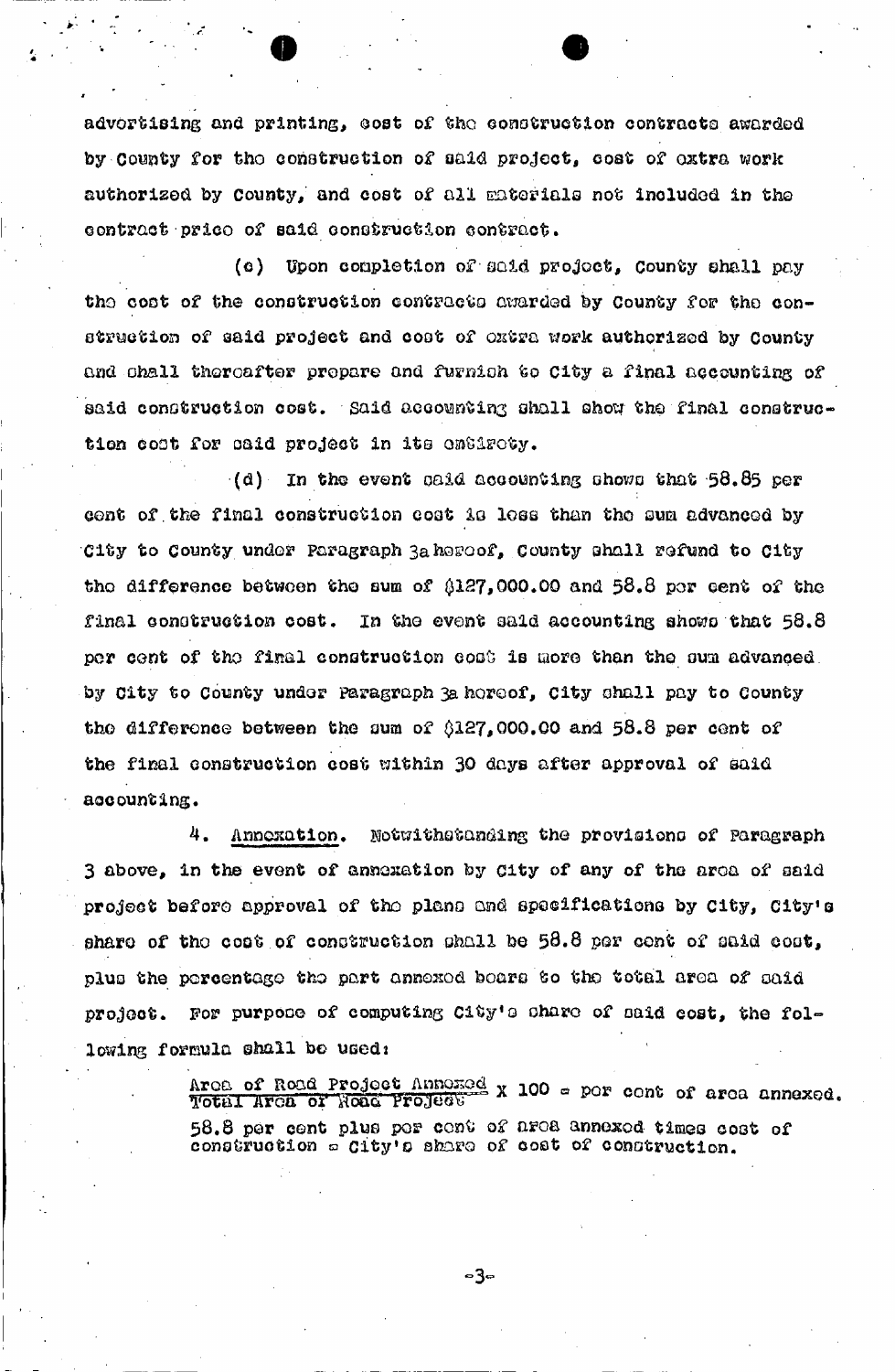5. Termination. In the ovent County does not award a contract for the construction of said work on or before June 30, 1966, this agreement shall terminate ipso facto upon said date and shall be of no furthor force or effect and County agrees to forthmith return to City the said sum of \$127,000.00.

IN UITRESS WHEREOF, County has caused this agreement to be this agreement to be executed this \_\_\_\_\_ day of \_\_\_\_\_\_\_\_\_\_ , 1965.

COUNTY OF SANTA CLARA

By

CHIPFRID, BOOM'S ON SUPORVISORS

"COUNTY"

ATTEST: JEAN PULLAN, Clerk Board of Supervisors

Deputy County Counsel

APPROVED AS TO FORM SPENCER M. WILLIAMS, County Counsel

> CITY OF SAN JOSE, a municipal corporation

BY.

And

یرانی

**ATTEST:** 

CIEY CLOFK

 $\frac{1}{2}$  ,  $\frac{1}{2}$  ,  $\frac{1}{2}$  ,  $\frac{1}{2}$  ,  $\frac{1}{2}$  ,  $\frac{1}{2}$ 

**Elyor** 

CIEY EInager

つかいこう じょうき

 $\frac{1}{2}$  ,  $\frac{1}{2}$  ,  $\frac{1}{2}$  ,  $\frac{1}{2}$  ,  $\frac{1}{2}$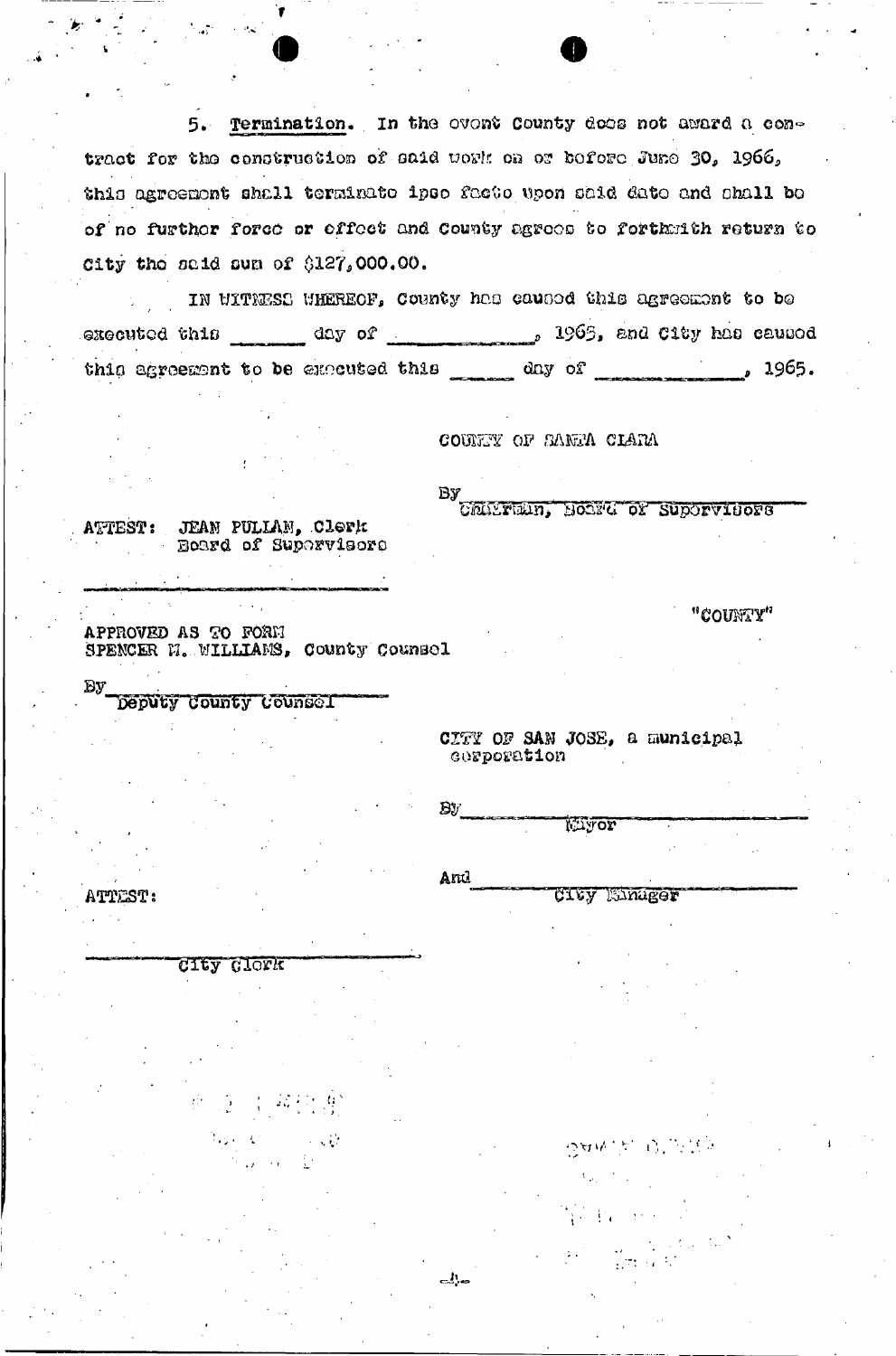RECEIVED<br>BOARD OF SUPERVISORS JUL 14 11 50 11:253 COUNTY OF SANTA CLARA

 $\phi_{\rm{in}}$  ,  $\phi$ 

 $\mathbf{A}^{(n)}$ 

### RECEIVED PUBLIC MORKS Jul 15 | 22 PM '65

LOUDER TO SEE THAT ANTA CLARA

 $\frac{1}{\sqrt{2}}$ 

 $\Omega$ 

 $\lambda_{\rm max}$ 

 $\frac{1}{2}$ 

 $\frac{1}{2}$  ,  $\frac{1}{2}$ 

 $\sim 10^{11}$   $\mu$  $\mathcal{E}^{(1)} \leftrightarrow \mathcal{E}^{(1)}$  by

 $\mathcal{L}^{(1)}$  $\mathcal{P}_\text{max}$  $\mathcal{V}_{\alpha}$ l.  $\sim 10^{11}$  .  $\mathcal{A}_1$ 

 $\tilde{\phantom{a}}$  $\sim$ 

 $\mathcal{A}_1$  $\frac{1}{4}$  $\mathcal{L}_{\mathbf{q}}$  ,  $\mathcal{L}_{\mathbf{q}}$  $\sim 3\%$  $\mathcal{O}(\mathbb{R}^2)$  $\mathcal{F}_{\mathcal{F}}$  $\ddot{\phantom{a}}$  $\mathcal{L}_{\mathcal{A}}$  ,  $\mathcal{L}_{\mathcal{A}}$  ,  $\mathcal{L}_{\mathcal{A}}$  $\sim$  $\sim 10$ 

 $\frac{1}{2} \frac{1}{2} \frac{1}{2} \frac{1}{2} \frac{1}{2} \frac{1}{2} \frac{1}{2} \frac{1}{2}$  $\mathcal{G}(\mathcal{F})$  $\epsilon_{\rm{max}}$ v. Ą. 17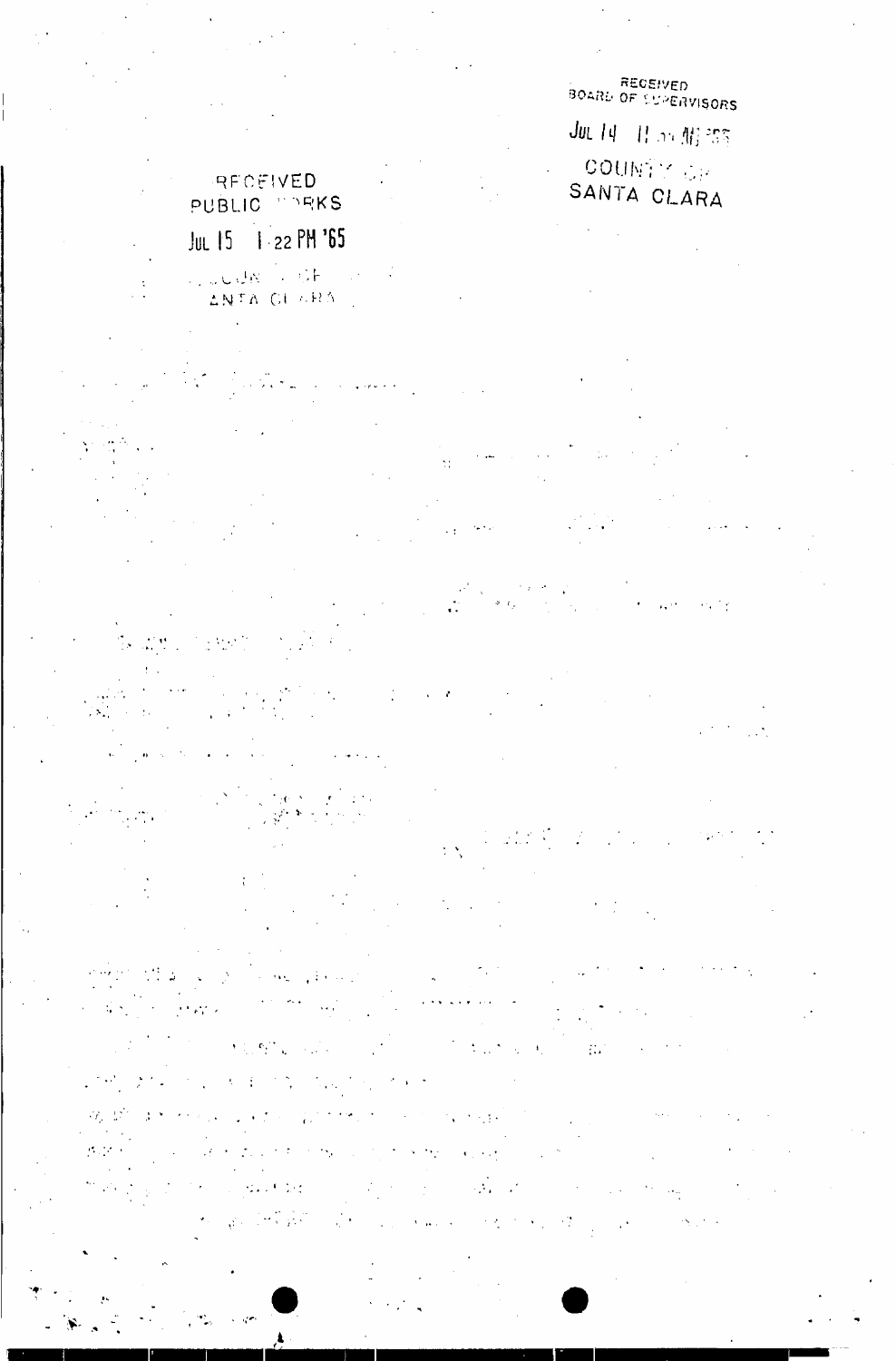| county | <b>Of santa clara</b> |                                |                                                      |         | S.D. All      |      |  |
|--------|-----------------------|--------------------------------|------------------------------------------------------|---------|---------------|------|--|
|        | ٥                     |                                | TRANSMITTAL MEMORANDUM<br>DEPARTMENT OF PUBLIC WORKS |         |               |      |  |
|        |                       |                                |                                                      | DATE:   | July 16, 1965 |      |  |
| FOR:   |                       | BOARD OF SUPERVISORS AGENDA OF |                                                      | July 26 |               | 1965 |  |

FROM: STEFFANI, Public Works, Design

TITLE: COST SHARING AGREEMENT FOR THE ANNUAL RESURFACING PROGRAM

### DESCRIPTION:

Attached is an agreement between the County and the City of San Jose for the resurfacing of the below listed streets which are partially within the unincorporated area of the County and partially within the incorporated area of the City:

White Road btw. Story Rd. and Markingdon Dr. Toyon Ave. btw. McKee Rd. & Penitencia Creek Rd. Jackson Ave., btw. County Corporation Yard & Alum Rock Ave. Quimby Rd. btw. Tully Rd. and White Road Cottle Rd. Btw. the IBM property line & S. end of of Cottle Road. Hamilton Avenue btw. Meridian Ave. & Keesling Ave. Payne Ave. btw. Winchester Blvd & Sáratoga Ave. . Race Street btw. Fruitdale Ave & Park Ave. Williams Road btw Winchester Blvd & Saratoga Ave.

Approval is recommended

ECS:PTW:ee

Attachment

|         | مصعد  |                 |
|---------|-------|-----------------|
| TAMEC - | DOTT. | COUNTY CMCLUCCO |

| APPROVED: |  |  |
|-----------|--|--|
|           |  |  |

JAMES T. POTT, COUNTY ENGINEER

|                  | AGENDA DATA |
|------------------|-------------|
| $\texttt{DATE:}$ |             |
| ITEM NO:         |             |
| BOARD ACTION     |             |
|                  |             |
|                  |             |
|                  |             |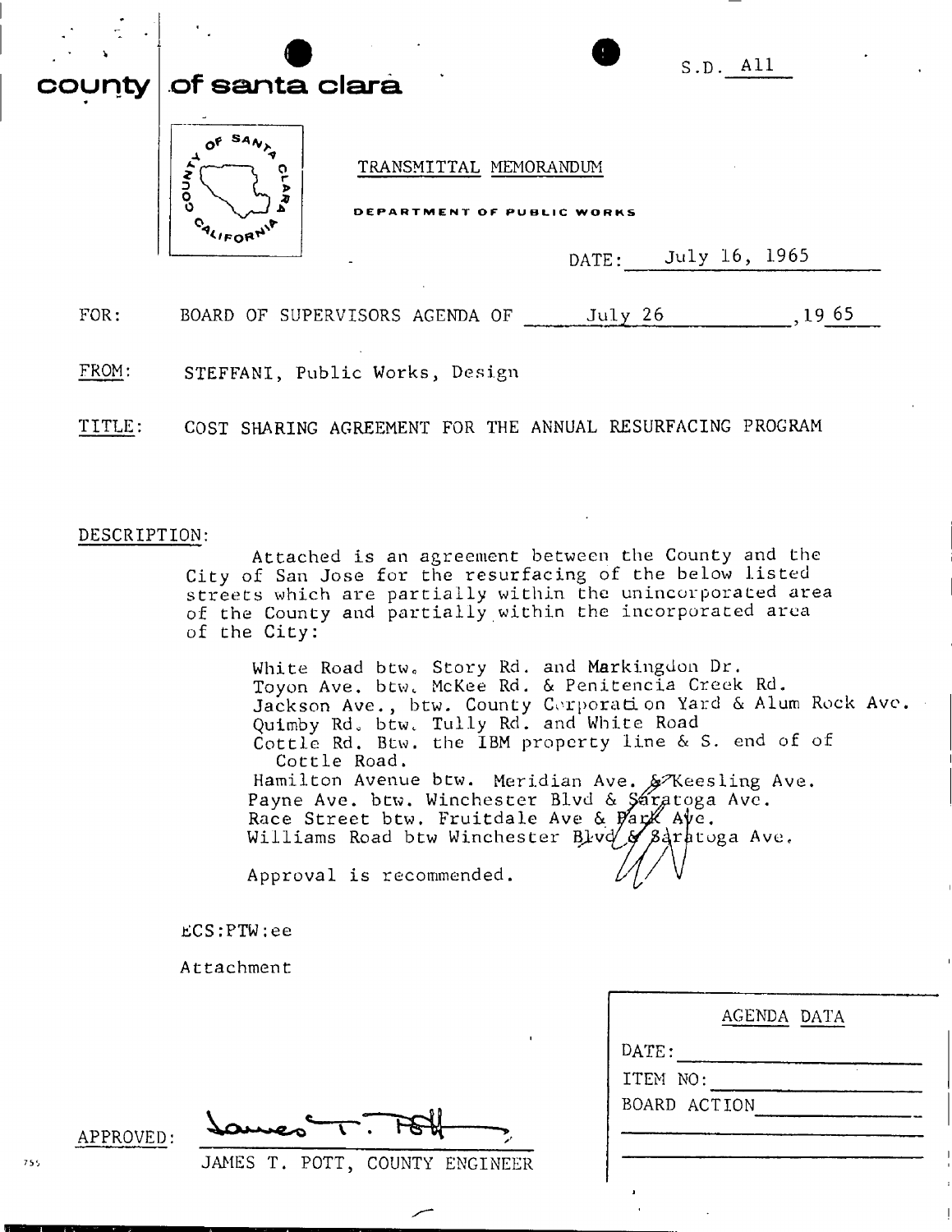

CITY OF SAN JOSE **CALIFORNI A** 

**CITY HALL** 

TELEPHON E 292 -314 1

Ext. *k29* 

CITY CLERK

July 13, 1965

County of Santa Clara Board of Supervisors 70 West Hedding Street San Jose, California

#### Gentlemen:

Enclosed are two copies of Agreement for Improvement of Certain and County Streets and for the Sharing of Costs

for your signature. Please return both signed copies to Roy H. Hubbard, Assistant City Clerk, City Hall, San Jose, California, for completion. An executed copy will be returned to you for your files.

Very truly yours,

FRANCIS L. GREINER

By: Roy H. Hubbard . Deputy

Enc. 2: